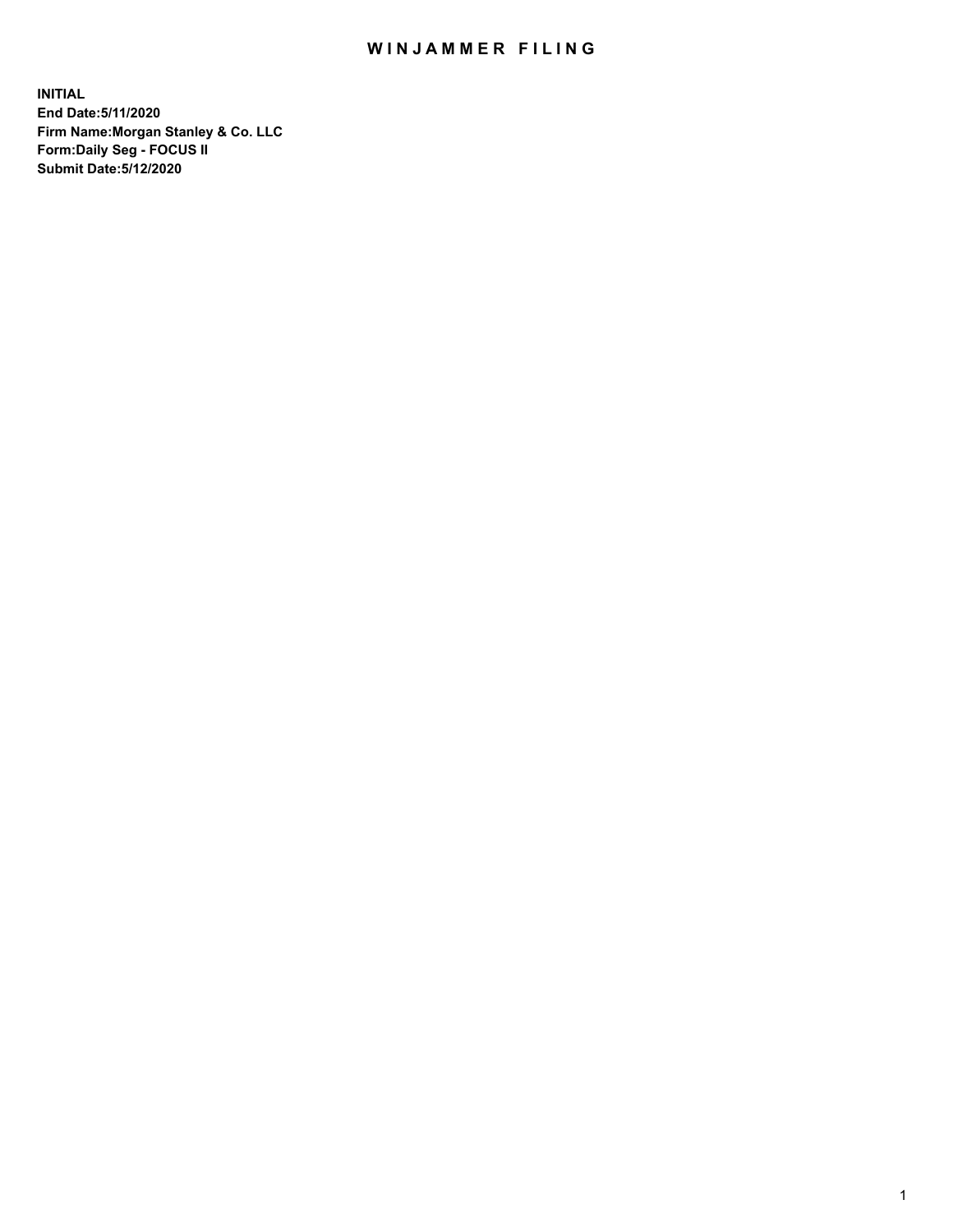**INITIAL End Date:5/11/2020 Firm Name:Morgan Stanley & Co. LLC Form:Daily Seg - FOCUS II Submit Date:5/12/2020 Daily Segregation - Cover Page**

| Name of Company                                                                                                                                                                                                                                                                                                                | Morgan Stanley & Co. LLC                               |
|--------------------------------------------------------------------------------------------------------------------------------------------------------------------------------------------------------------------------------------------------------------------------------------------------------------------------------|--------------------------------------------------------|
| <b>Contact Name</b>                                                                                                                                                                                                                                                                                                            | <b>Ikram Shah</b>                                      |
| <b>Contact Phone Number</b>                                                                                                                                                                                                                                                                                                    | 212-276-0963                                           |
| <b>Contact Email Address</b>                                                                                                                                                                                                                                                                                                   | Ikram.shah@morganstanley.com                           |
| FCM's Customer Segregated Funds Residual Interest Target (choose one):<br>a. Minimum dollar amount: ; or<br>b. Minimum percentage of customer segregated funds required:% ; or<br>c. Dollar amount range between: and; or<br>d. Percentage range of customer segregated funds required between: % and %.                       | 235,000,000<br><u>0</u><br>00<br>0 <sub>0</sub>        |
| FCM's Customer Secured Amount Funds Residual Interest Target (choose one):<br>a. Minimum dollar amount: ; or<br>b. Minimum percentage of customer secured funds required:% ; or<br>c. Dollar amount range between: and; or<br>d. Percentage range of customer secured funds required between:% and%.                           | 140,000,000<br><u>0</u><br><u>00</u><br>0 <sub>0</sub> |
| FCM's Cleared Swaps Customer Collateral Residual Interest Target (choose one):<br>a. Minimum dollar amount: ; or<br>b. Minimum percentage of cleared swaps customer collateral required:% ; or<br>c. Dollar amount range between: and; or<br>d. Percentage range of cleared swaps customer collateral required between:% and%. | 92,000,000<br><u>0</u><br><u>00</u><br>00              |

Attach supporting documents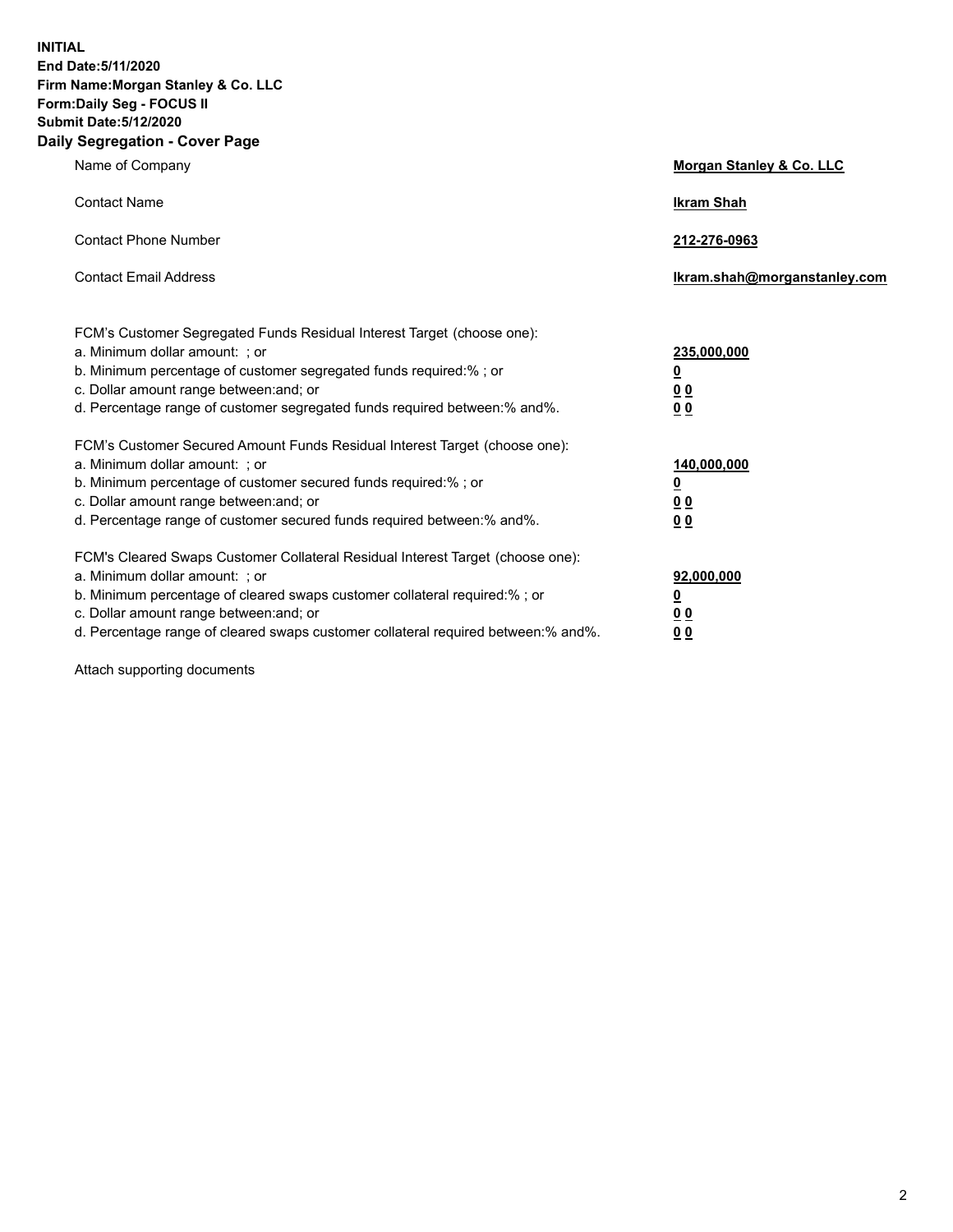## **INITIAL End Date:5/11/2020 Firm Name:Morgan Stanley & Co. LLC Form:Daily Seg - FOCUS II Submit Date:5/12/2020 Daily Segregation - Secured Amounts** Foreign Futures and Foreign Options Secured Amounts Amount required to be set aside pursuant to law, rule or regulation of a foreign government or a rule of a self-regulatory organization authorized thereunder 1. Net ledger balance - Foreign Futures and Foreign Option Trading - All Customers

- 2. Net unrealized profit (loss) in open futures contracts traded on a foreign board of trade **4,177,164** [7325] 3. Exchange traded options a. Market value of open option contracts purchased on a foreign board of trade **6,547,053** [7335] b. Market value of open contracts granted (sold) on a foreign board of trade **-12,658,050** [7337] 4. Net equity (deficit) (add lines 1. 2. and 3.) **7,291,112,347** [7345] 5. Account liquidating to a deficit and account with a debit balances - gross amount **118,201,636** [7351] Less: amount offset by customer owned securities **-115,962,570** [7352] **2,239,066**
	- 6. Amount required to be set aside as the secured amount Net Liquidating Equity Method (add lines 4 and 5)
	- 7. Greater of amount required to be set aside pursuant to foreign jurisdiction (above) or line 6.

## FUNDS DEPOSITED IN SEPARATE REGULATION 30.7 ACCOUNTS

- 1. Cash in banks
	- A. Banks located in the United States **735,890,304** [7500]
	- B. Other banks qualified under Regulation 30.7 **320,823,628** [7520] **1,056,713,932**
- 2. Securities
	- A. In safekeeping with banks located in the United States **724,900,092** [7540]
	- B. In safekeeping with other banks qualified under Regulation 30.7 **0** [7560] **724,900,092** [7570]
- 3. Equities with registered futures commission merchants
	-
	- B. Securities **0** [7590]
	- C. Unrealized gain (loss) on open futures contracts **1,718,463** [7600]
	- D. Value of long option contracts **0** [7610]
	- E. Value of short option contracts **0** [7615] **13,686,631** [7620]
- 4. Amounts held by clearing organizations of foreign boards of trade
	- A. Cash **0** [7640]
	- B. Securities **0** [7650]
	- C. Amount due to (from) clearing organization daily variation **0** [7660]
	- D. Value of long option contracts **0** [7670]
	- E. Value of short option contracts **0** [7675] **0** [7680]
- 5. Amounts held by members of foreign boards of trade
	-
	-
	- C. Unrealized gain (loss) on open futures contracts **2,458,701** [7720]
	- D. Value of long option contracts **6,547,053** [7730]
	- E. Value of short option contracts **-12,658,050** [7735] **5,789,198,202**
- 6. Amounts with other depositories designated by a foreign board of trade **0** [7760]
- 7. Segregated funds on hand **0** [7765]
- 8. Total funds in separate section 30.7 accounts **7,584,498,857** [7770]
- 9. Excess (deficiency) Set Aside for Secured Amount (subtract line 7 Secured Statement Page 1 from Line 8)
- 10. Management Target Amount for Excess funds in separate section 30.7 accounts **140,000,000** [7780]
- 11. Excess (deficiency) funds in separate 30.7 accounts over (under) Management Target **151,147,444** [7785]

**0** [7305]

 A. Cash **4,556,556,429** [7315] B. Securities (at market) **2,736,489,751** [7317]

> [7354] **7,293,351,413** [7355]

**7,293,351,413** [7360]

[7530]

A. Cash **11,968,168** [7580]

 A. Cash **3,781,260,838** [7700] B. Securities **2,011,589,660** [7710] [7740] **291,147,444** [7380]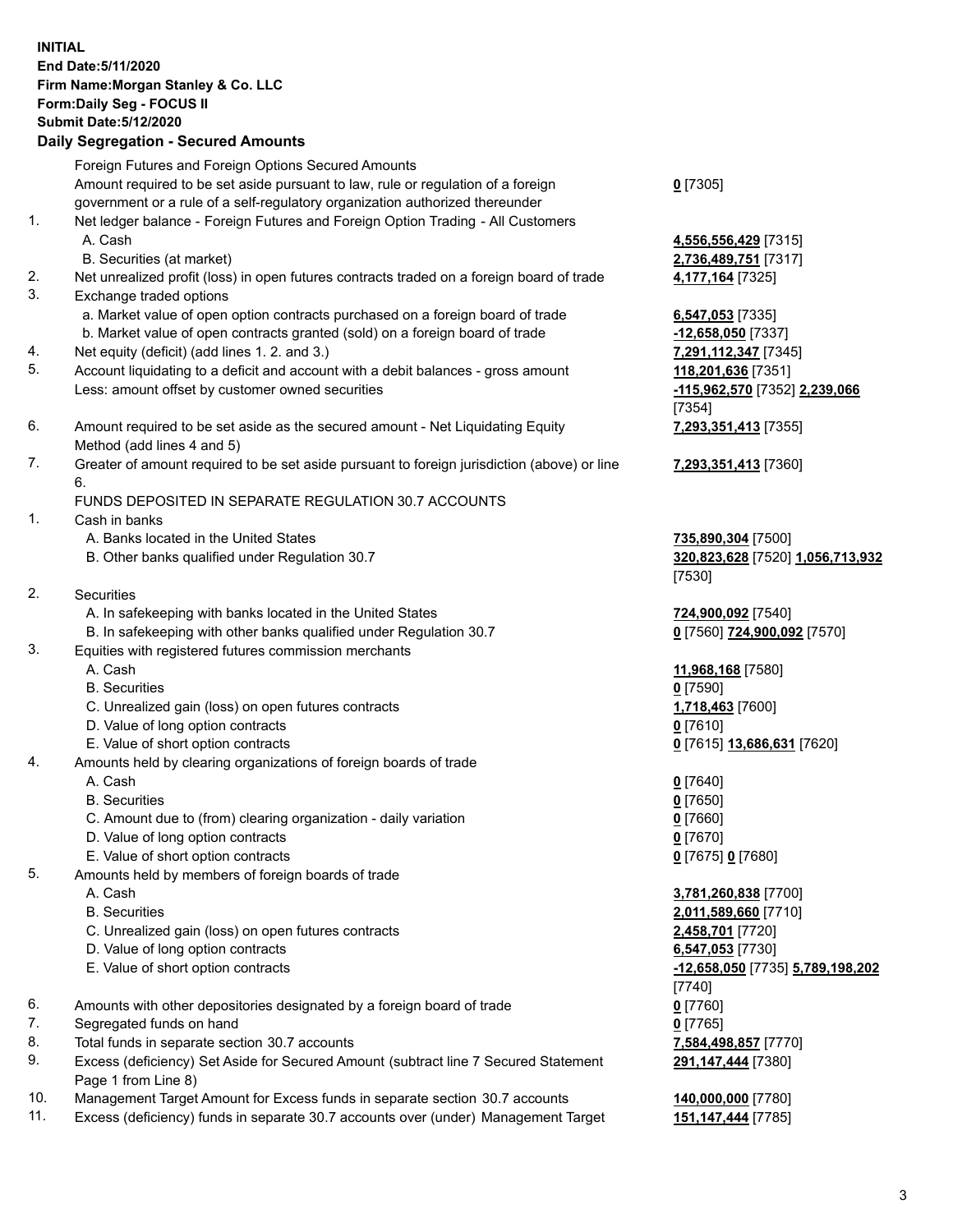**INITIAL End Date:5/11/2020 Firm Name:Morgan Stanley & Co. LLC Form:Daily Seg - FOCUS II Submit Date:5/12/2020 Daily Segregation - Segregation Statement** SEGREGATION REQUIREMENTS(Section 4d(2) of the CEAct) 1. Net ledger balance A. Cash **9,568,256,049** [7010] B. Securities (at market) **8,263,943,392** [7020] 2. Net unrealized profit (loss) in open futures contracts traded on a contract market **6,863,135,324** [7030] 3. Exchange traded options A. Add market value of open option contracts purchased on a contract market **626,403,435** [7032] B. Deduct market value of open option contracts granted (sold) on a contract market **-528,243,385** [7033] 4. Net equity (deficit) (add lines 1, 2 and 3) **24,793,494,815** [7040] 5. Accounts liquidating to a deficit and accounts with debit balances - gross amount **386,074,322** [7045] Less: amount offset by customer securities **-384,290,302** [7047] **1,784,020** [7050] 6. Amount required to be segregated (add lines 4 and 5) **24,795,278,835** [7060] FUNDS IN SEGREGATED ACCOUNTS 7. Deposited in segregated funds bank accounts A. Cash **3,994,561,948** [7070] B. Securities representing investments of customers' funds (at market) **0** [7080] C. Securities held for particular customers or option customers in lieu of cash (at market) **1,193,123,055** [7090] 8. Margins on deposit with derivatives clearing organizations of contract markets A. Cash **13,176,484,512** [7100] B. Securities representing investments of customers' funds (at market) **0** [7110] C. Securities held for particular customers or option customers in lieu of cash (at market) **7,070,820,337** [7120] 9. Net settlement from (to) derivatives clearing organizations of contract markets **-58,948,008** [7130] 10. Exchange traded options A. Value of open long option contracts **626,403,435** [7132] B. Value of open short option contracts **and the set of our original state of the set of open** short option contracts 11. Net equities with other FCMs A. Net liquidating equity **13,241,106** [7140] B. Securities representing investments of customers' funds (at market) **0** [7160] C. Securities held for particular customers or option customers in lieu of cash (at market) **0** [7170] 12. Segregated funds on hand **0** [7150] 13. Total amount in segregation (add lines 7 through 12) **25,487,443,000** [7180] 14. Excess (deficiency) funds in segregation (subtract line 6 from line 13) **692,164,165** [7190]

- 15. Management Target Amount for Excess funds in segregation **235,000,000** [7194]
- 16. Excess (deficiency) funds in segregation over (under) Management Target Amount Excess

**457,164,165** [7198]